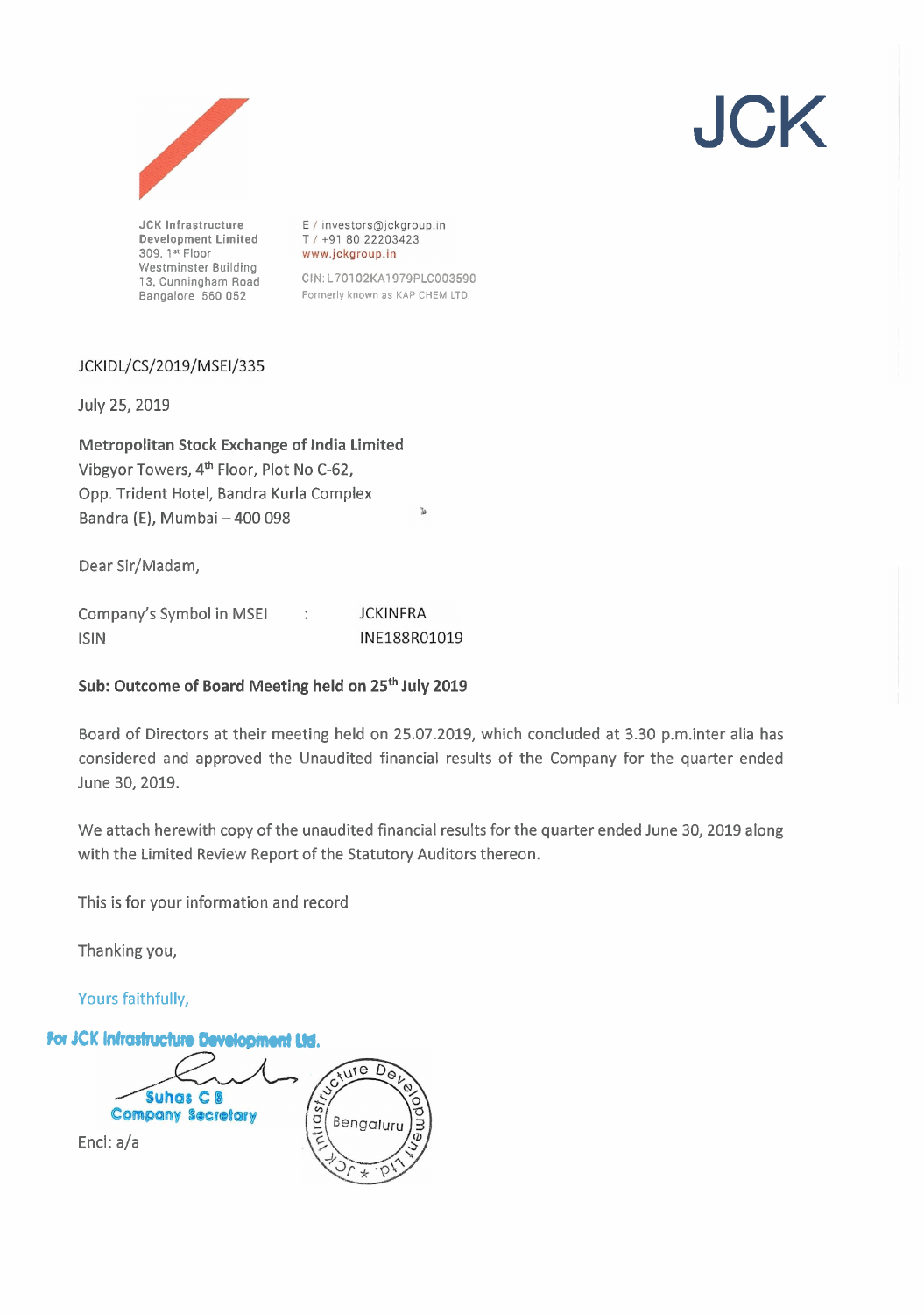# P. CHANDRASEKAR LLP **Chartered Accountants**

## **INDEPENDENT AUDITOR'S REVIEW REPORT ON REVIEW OF INTERIM STANDALONE FINANCIAL RESULTS,**

TO The Board of Directors, JCK Infrastructure Development Limited Bangalore

- 1. We have received the accompanying statement of unaudited financial results of M/s. JCK **Infrastructure Development Limited** ("the company") for the quarter ended June 2019 ("the Statement"), which are included in the accompanying statement of unaudited Financial results. This statement has been prepared by the company pursuant to the requirement of Regulation 33 of the securities and Exchange Board of lndia (Listing Obligations and Disclosure Requirements) Regulation, 2015, as modified by circular No. CIR/CFD/FAC/62/2016 dated July 5, 2016.
- 2. This statement is the responsibility ofthe company's Management and has been approved by the Board of Directors. This Statement has been prepared in accordance with the recognition and measurement principles laid down in the IND AS 34 "Interim Financial Reporting " prescribed under section 133 of the Companies Act, 2013 read with relevant rules issued thereunder read with SEBI Circular No. CIR/CFD/FAC/62/20 16 dated July 5 ,20 16 and other accounting principles generally accepted in India. Our Responsibility is to issue a report on the statement of unaudited financial results based on our review.
- 3. We conducted our review in accordance with the Standard on Review Engagement (SRE) 2410, 'Review of Interim Financial Information Performed by the Independent Auditor of the Entity' issued by the Institute of Chartered Accountants of India. A review of interim financial information consists of making inquiries, primarily of the Company's personnel responsible for financial and accounting matters and applying analytical and other review procedures. A review is substantially less in scope than an audit conducted in accordance with Standards on Auditing specified under section 143(10) of the Companies Act, 20 13 and consequently does not enable us to obtain assurance that we would become aware of all significant matters that might be identified in an audit. Accordingly, we do not express an audit opinion.
- 4. Based on our review conducted as above, nothing has come to our attention that causes us to believe that the accompanying statement of unaudited financial results prepared in accordance with the recognition and measurement principles laid down in the aforesaid Indian Accounting Standard as specified under section 133 of the Companies Act 20 13 read with relevant rules issued thereunder other recognized accounting practices arid policies has not disclosed the information required to be disclosed in terms of Regulation 33 of the SEBI (Listing Obligations and Disclosure Requirements) Regulations, 20 15 as modified by Circular number ClR/CFD/FAC/62/20 16 dated July 5 20 16 including the manner in which it is to be disclosed , or that it contains any material misstatement.

For P. Chandrasekar LLP Chartered Accountants FRN No: 000580S/S200006

rtered Accountants<br>(1 No: 000580S/S200006<br>(*A grame of comparison in the series*) // S<sup>DRASS</sup> P. Chandrasekaran P:? i' ..\_ ~,, ,+y, 1 \ Partner 11 .: *\$3.-* ", ,,, .,....,.. '"? .: : **,A,** <><,:,!\$j?4:,,. .- '.". . Membership No: 26037  $\sqrt{\frac{2}{3}}$ Date: July 25, 2019

### angalore \* Chennai